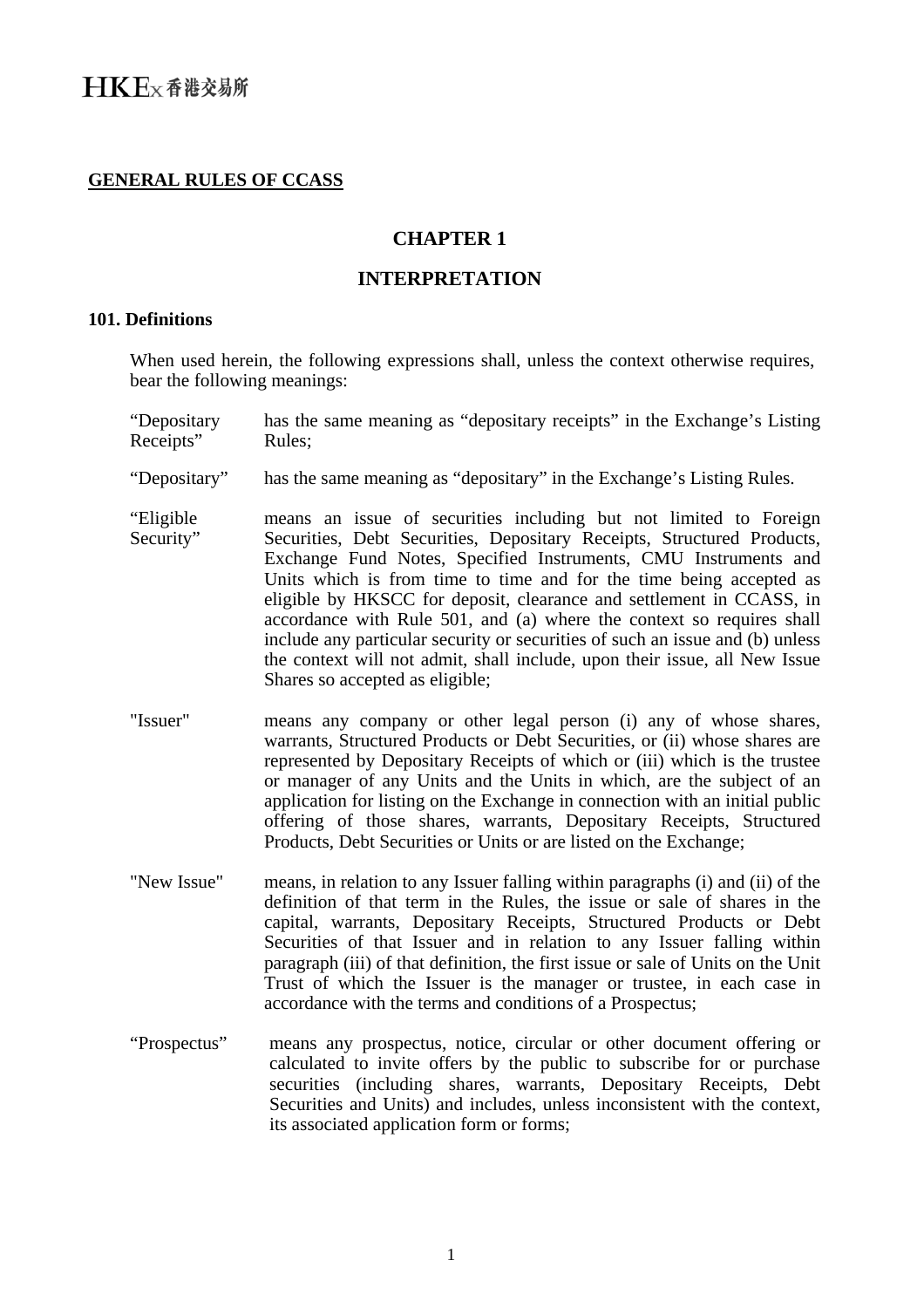# **CHAPTER 5**

### **ELIGIBLE SECURITIES AND ELIGIBLE CURRENCIES**

#### **501. HKSCC's discretion to determine eligibility**

HKSCC shall have absolute discretion to determine whether or not (i) an issue of securities (including all shares, stocks, Debt Securities, Foreign Securities, Depositary Receipts, Structured Products, warrants, options, Units and other rights under collective investment schemes and all other instruments or arrangements commonly known as securities, whether or not evidenced in writing) shall be eligible for deposit, clearance and settlement in CCASS and be accepted as an Eligible Security and (ii) to accept a currency as being one in which an Eligible Security may be denominated. Without prejudice to the aforesaid, where an issue of securities is accepted by HKSCC as an Eligible Security, HKSCC shall have absolute discretion to determine the manner in which such issue of securities is to be deposited, cleared and settled in CCASS.

### **502. Grounds for non-eligibility of Eligible Securities**

Without prejudice to any other rights HKSCC may have, HKSCC may refuse to accept an issue of securities as an Eligible Security or may discontinue the eligibility of an Eligible Security, if :

- (vii) HKSCC determines in its discretion that an issue of securities is no longer suitable to be an Eligible Security;
- (viii) in the case of Foreign Securities which are U.S. corporate stocks, such securities cease or will cease to be Eligible U.S. Securities; or
- (ix) in the case of Depositary Receipts where the Depositary resigns or is removed by the Issuer as the Depositary ("Predecessor") and there is no replacement to succeed all the rights, powers, duties and obligations of the Predecessor.

## **CHAPTER 11**

## **NOMINEE SERVICES**

#### **1108. HKSCC not liable**

Without prejudice to any liability HKSCC may have in respect of anything not done or not omitted to be done in good faith on its part, if HKSCC or its nominee shall be unable to exercise rights or entitlements (including, without limitation, voting rights) or to participate in actions, transactions or other matters affecting all or any Eligible Securities held in CCASS or by an Appointed Depositary due to:

(i) limitations on the exercise of or participation in such rights or actions by HKSCC or its nominee imposed by law, the issuer of the Eligible Security, the Depositary, the person initiating or responsible for such actions or any other competent authority; or